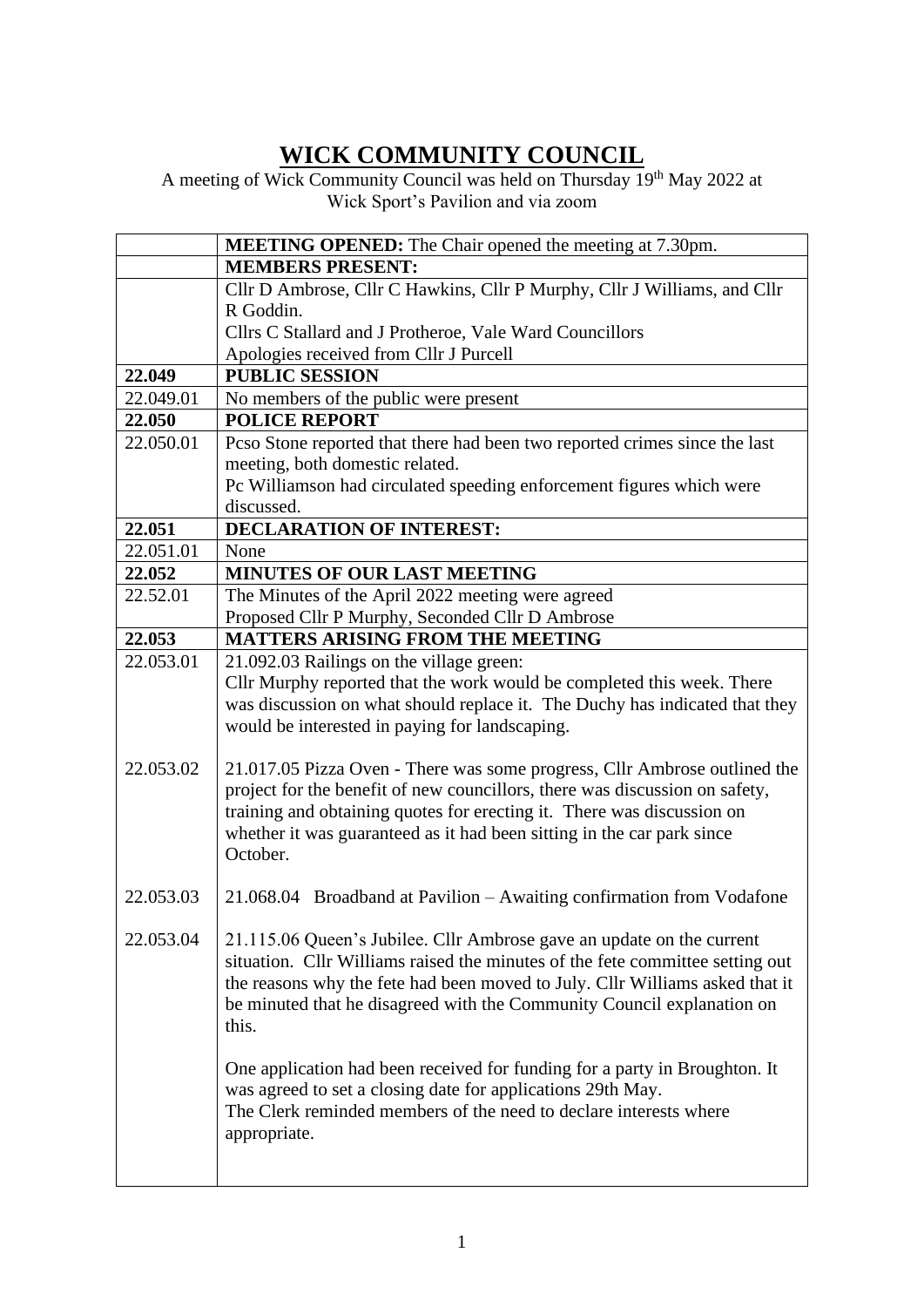| 22.053.05 | Pavement on Broughton Road. A response had been received from                   |
|-----------|---------------------------------------------------------------------------------|
|           | Charlotte Reine what was looking into the points raised with the Highways       |
|           | Department                                                                      |
|           |                                                                                 |
| 22.053.06 | Environmental Policy. Former Cllr Lewis had circulated a draft policy for       |
|           |                                                                                 |
|           | consideration to previous councillors. Deferred to a future meeting. The        |
|           | Vale had purchased some equipment on our behalf                                 |
|           |                                                                                 |
| 22.053.07 | Speeding vehicles. Cllr Ambrose gave an update on the situation. Cllr           |
|           | Goddin referred to the high speed of vehicles late at night. There was a        |
|           |                                                                                 |
|           | discussion on possible measures to reduce it.                                   |
|           |                                                                                 |
| 23.053.08 | Defibrillator awareness course would take place on Tuesday 24 <sup>th</sup> May |
| 22.054    | <b>FINANCE</b>                                                                  |
| 22.054.01 | As of today's date, our bank balances are £2406.64 in current account           |
|           | and £20057.28 in savings account. These balances reconcile with our record      |
| 22.055    | <b>PLANNING MATTERS</b>                                                         |
| 22.055.01 | <b>Decisions</b>                                                                |
|           | None                                                                            |
|           |                                                                                 |
| 22.055.02 | <b>Applications</b>                                                             |
|           | 2022/00513/FUL (TH) Location: Holmfield, Broughton Road, Wick                   |
|           | Proposal: Proposed garage/store attached to existing garage store.              |
|           | No observations.                                                                |
| 22.056    | <b>CORRESPONDENCE</b>                                                           |
| 22.056.01 | From both One Voice Wales and the Vale Council concerning training              |
|           |                                                                                 |
|           | offered. Councillors were reminded that there was an expectation that all       |
|           | councillor should complete code of conduct training every five years.           |
|           |                                                                                 |
| 22.056.02 | The replacement LDP - Noted                                                     |
|           |                                                                                 |
|           |                                                                                 |
| 22.56.03  |                                                                                 |
|           | Places for Nature grants available - Noted                                      |
|           |                                                                                 |
| 22.056.04 | Summer of Fun - The Play Rangers had said it was unlikely they would            |
|           | come to Wick this year as they had been so often and they now felt the          |
|           | community should run their own sessions. There had been low take up of          |
|           |                                                                                 |
|           | training opportunities so far. There was Summer of Fun funding available,       |
|           | closing date for grants next Monday.                                            |
| 22.057    | <b>REPORTS FROM OUTSIDE COMMITTEES etc</b>                                      |
| 22.057.01 | Cllr Purcell had been unable to attend their last meeting of the Village Hall   |
|           | Committee. The AGM would be on $15th$ July                                      |
| 22.058    | <b>SPORTS PAVILION AND MUGA</b>                                                 |
| 22.058.01 | There had been no progress in negotiations to take on leases for the Pavilion.  |
|           |                                                                                 |
| 22.058.02 | The Clerk was authorised to purchase a First Aid kit for the Pavilion.          |
|           | Proposed Cllr D Ambrose, Seconded Cllr P Murphy.                                |
|           |                                                                                 |
|           |                                                                                 |
| 22.058.03 | It was agreed that former Councillor Stewart Dearlove would remain a            |
|           | keyholder for the Pavilion.                                                     |
|           |                                                                                 |